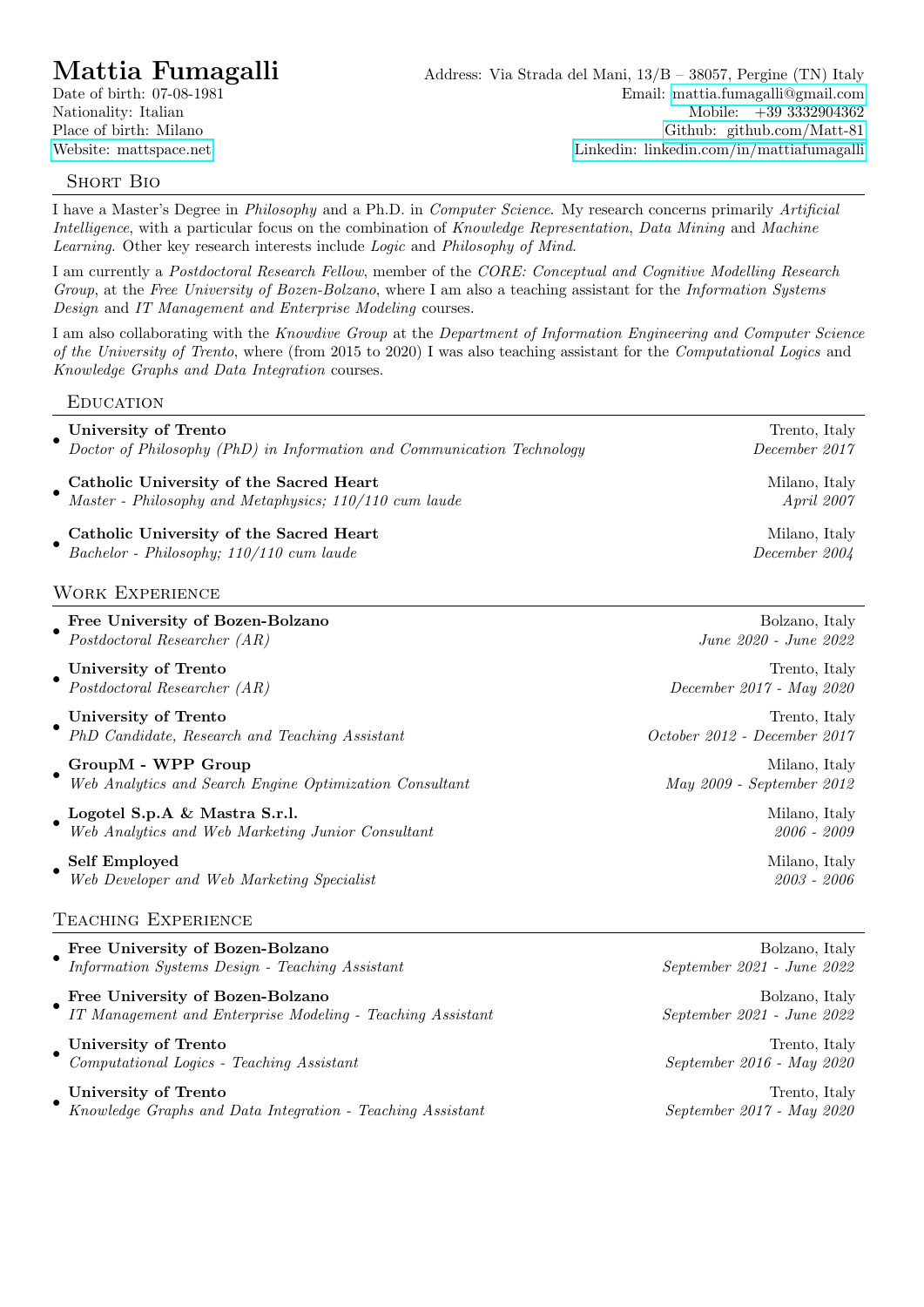## RESEARCH PROJECTS

- RiskGraph Project In collaboration with Accenture Israel Cybersecurity R&D Lab: Development of an approach to support risk propagation techniques that leverages the semantics encoded by ad-hoc ontologies. The approach, starting from an application to the specific domain of cyber security, aims at being generalized to multiple risk scenarios, thus advancing the state of the art in the research of ontology-driven risk assessment and propagation (Since June 2020)
- NEXON Foundations of Next-Generation Ontology-Driven Conceptual Modeling: This project is aimed at developing automatic techniques to support conceptual modeling. The first outcome of this project was an approach that can be used to learn constraints from conceptual model simulations, which leverages the combination of inductive logic programming and model validation. A second outcome was a highly-automated interactive solution for the empirical discovery of conceptual modeling patterns from model data sets. A third outcome was the construction of a models catalog for ontology-driven conceptual modeling research (Since June 2020)
- LiveSchema Adaptable and Reusable Knowledge Graphs: Development of a research-oriented, open-source, ontologies catalog [\(liveschema.eu\)](http://liveschema.eu/) with a set of services that can be used to exploit resources in machine learning scenarios. The catalog leverages the gold mine of data collected by many of the already existing ontology catalogs. By implementing a continuously updating aggregation facility, which keeps track of the updates from selected existing catalogs, liveschema.eu offers a family of services to easily access, analyze, transform, and re-use data to set up a relational machine learning pipelines and address predictive tasks. (January 2016 - May 2020)

## **LANGUAGES**

- Italian: Mother tongue
- English:
	- Listening: C1
	- Reading: C1
	- Spoken interaction: C1
	- Spoken production: C1
	- Writing: C2

## **SKILLS**

- Programming: Python, JavaScript, HTML/CSS
- Libraries: Scikit, Pandas, Seaborn, Networkx, Rdflib, NodeJS, Gatsby, Graphviz
- Tools: Rapidminer, Visual Paradigm, Alloy, Git, MySQL WorkBench, Protege, Orange3, Neo4j, GraphDB, Wordpress, yED

## PUBLICATIONS

- Journal Article Conceptual Model Visual Simulation and the Inductive Learning of Missing Domain Constraints: Fumagalli, Mattia; Sales, Tiago Princes; Bai˜ao, Fernanda; Guizzardi, Giancarlo. Data & Knowledge Engineering Journal, DKE (accepted in May 2022, to be published)
- Conference Article Understanding and Modeling Prevention: Baratella, Riccardo; Fumagalli, Mattia; Oliveira, Italo; Guizzardi, Giancarlo. The Sixteenth International Conference on Research Challenges in Information Science, RCIS (2022)
- Conference Article "Mind the Gap!": Learning Missing Constraints from Annotated Conceptual Model Simulations: Fumagalli, Mattia; Sales, Tiago Princes; Guizzardi, Giancarlo. 14th Working Conference on the Practice of Enterprise Modelling, PoEM (2021)
- Conference Proceedings Proceedings of the International Workshop on Value Modelling and Business Ontologies: Guizzardi, Giancarlo; Prince Sales, Tiago; Griffo, Cristine; Fumagalli, Mattia. CEUR Workshop Proceedings 2835 (2021)
- Conference Article Ranking Schemas by Focus: A Cognitively-Inspired Approach: Fumagalli, Mattia; Shi, Daqian; Giunchiglia, Fausto. 26th International Conference on Conceptual Structures, ICCS (2021)
- Conference Article How FAIR are Security Core Ontologies? A Systematic Mapping Study: Oliveira, Italo; Fumagalli, Mattia; Prince Sales, Tiago; Guizzardi, Giancarlo. The Fifteenth International Conference on Research Challenges in Information Science, RCIS (2021)
- Conference Article Ontology-Driven Cross-Domain Transfer Learning: Fumagalli, Mattia; Bella, Gabor; Samuele Conti; Giunchiglia, Fausto. 11th International Conference on Formal Ontology in Information Systems, FOIS (2020)
- Workshop Paper Towards Automated Support for Conceptual Model Diagnosis and Repair: Fumagalli, Mattia; Sales, Tiago Princes; Guizzardi, Giancarlo. 1st Workshop on Conceptual Modeling Meets Artificial Intelligence and Data-Driven Decision Making, CMAI (2020)
- Workshop Paper Assessing Ontologies Usage Likelihood via Search Trends: Fumagalli, Mattia; Bailoni, Tania, Giunchiglia, Fausto. Proceedings of the 2020 Joint Ontology Workshops, SKALE (2020)